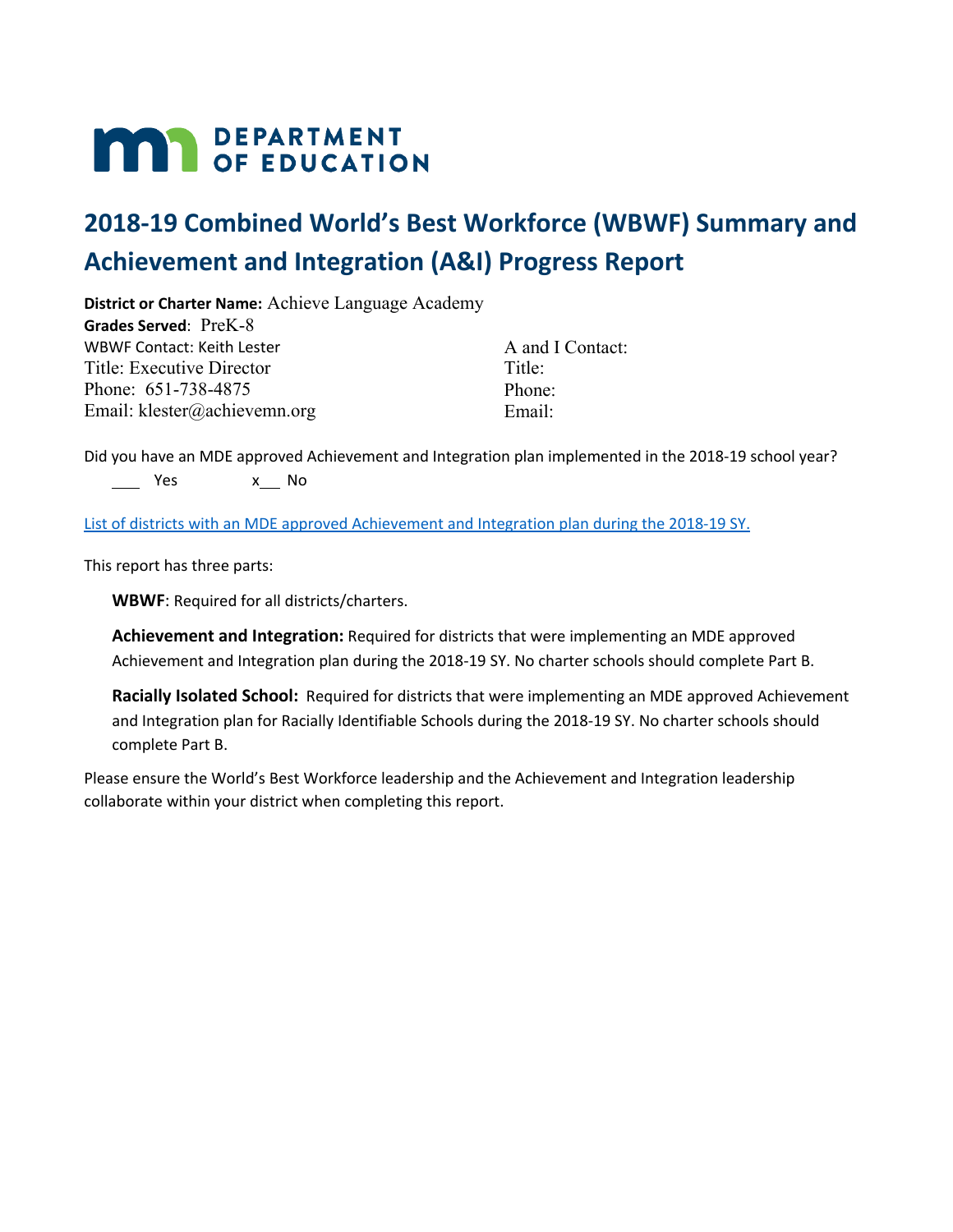## **World's Best Workforce**

#### **Annual Report**

**WBWF Requirement**: For each school year, the school board must publish a report in the local newspaper, by mail or by electronic means on the district website.

**A&I Requirement**: Districts must post a copy of their A&I plan, a preliminary analysis on goal progress, and related data on student achievement on their website 30 days prior to the annual public meeting.

- Provide the direct website link to the district's WBWF annual report. If a link is not available, describe how the district disseminates the report to stakeholders.
	- o https://www.achievemn.org/reports-plans
- Provide the direct website link to the A&I materials

#### **Annual Public Meeting**

**WBWF Requirement**: School boards are to hold an annual public meeting to communicate plans for the upcoming school year based on a review of goals, outcomes and strategies from the previous year. Stakeholders should be meaningfully involved, and this meeting is to occur separately from a regularly scheduled school board meeting.

**A&I Requirement**: The public meeting for A&I is to be held at the same time as the WBWF annual public meeting.

• December 17, 2019

#### **District Advisory Committee**

**WBWF Requirement**: The district advisory committee must reflect the diversity of the district and its school sites. It must include teachers, parents, support staff, students, and other community residents. Parents and other community residents are to comprise at least two-thirds of advisory committee members, when possible. The district advisory committee makes recommendations to the school board. Complete the list of your district advisory committee members for the 2018-19 school year. Expand the table to include all committee members. Ensure roles are clear (teachers, parents, support staff, students, and other community residents).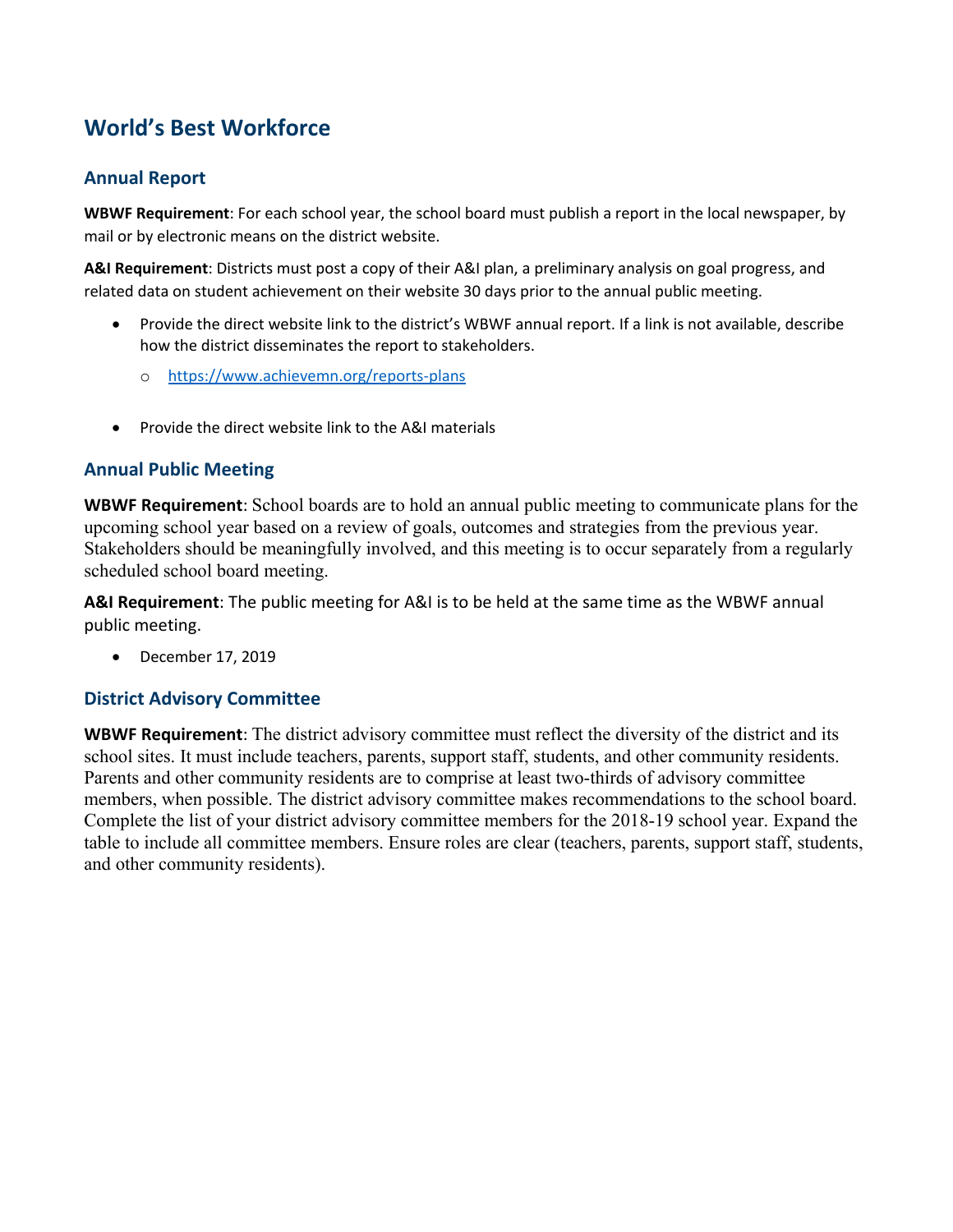| <b>District Advisory Committee</b><br><b>Members</b> | <b>Role in District</b>           | Are they part of the<br><b>Achievement and Integration</b><br>leadership team? (Mark X if<br>Yes) |
|------------------------------------------------------|-----------------------------------|---------------------------------------------------------------------------------------------------|
| <b>Keith Lester</b>                                  | <b>Executive Director</b>         |                                                                                                   |
| <b>Kathy Oelze</b>                                   | Social Worker/SPED<br>Coordinator |                                                                                                   |
| Kris Leverty                                         | Curriculum & Assessment/DAC       |                                                                                                   |
| Marlene Sorenson                                     | Literacy/RTI                      |                                                                                                   |
| <b>Casey Seeling</b>                                 | Kindergarten teacher              |                                                                                                   |
| Ka Yang                                              | 1 <sup>st</sup> Grade Teacher     |                                                                                                   |
| Cindy Videen                                         | 3 <sup>rd</sup> Grade Teacher     |                                                                                                   |
| <b>Emily Tinawi</b>                                  | 6th Grade Teacher/Board           |                                                                                                   |
|                                                      | Member                            |                                                                                                   |
| Allen Chapdelaine                                    | <b>PE</b> Teacher                 |                                                                                                   |
| Patricia Forestal-Ortiz                              | <b>Parent/Board Member</b>        |                                                                                                   |

#### **Equitable Access to Excellent and Diverse Educators**

**WBWF Requirement:** WBWF requires districts and charters to have a process in place to ensure students from low income families, students of color, and American Indian students are not taught at disproportionate rates by inexperienced, out-of-field, and ineffective teachers. The legislation also requires that districts have strategies to increase access to teachers who reflect the racial and ethnic diversity of students.

While districts/charters may have their own local definitions, please note the definitions developed by Minnesota stakeholders during the Every Student Succeeds Act (ESSA) state plan development process:

- An **ineffective teacher** is defined as a teacher who is not meeting professional teaching standards, as defined in local teacher development and evaluation (TDE) systems.
- An **inexperienced teacher** is defined as a licensed teacher who has taught for three or fewer years.
- An **out-of-field teacher** is defined as a licensed teacher who is providing instruction in an area which he or she is not licensed.

The term "equitable access gap" refers to the difference between the rate(s) at which students from low income families, students of color, and American Indian students are taught by inexperienced, out-offield, or ineffective teachers and the rate at which other students are taught by the same teacher types. This is not to be confused with the "achievement gap" (how groups of students perform academically); rather, "equitable access gap" is about which student groups have privileged or limited access to experienced, in-field, and effective teachers.

Districts/charters are encouraged to monitor the distribution of teachers and identify equitable access gaps between and within schools, but they may also make comparisons to the state averages or to similar schools. It is important to note that some of the most significant equitable access gaps occur at the school and classroom level.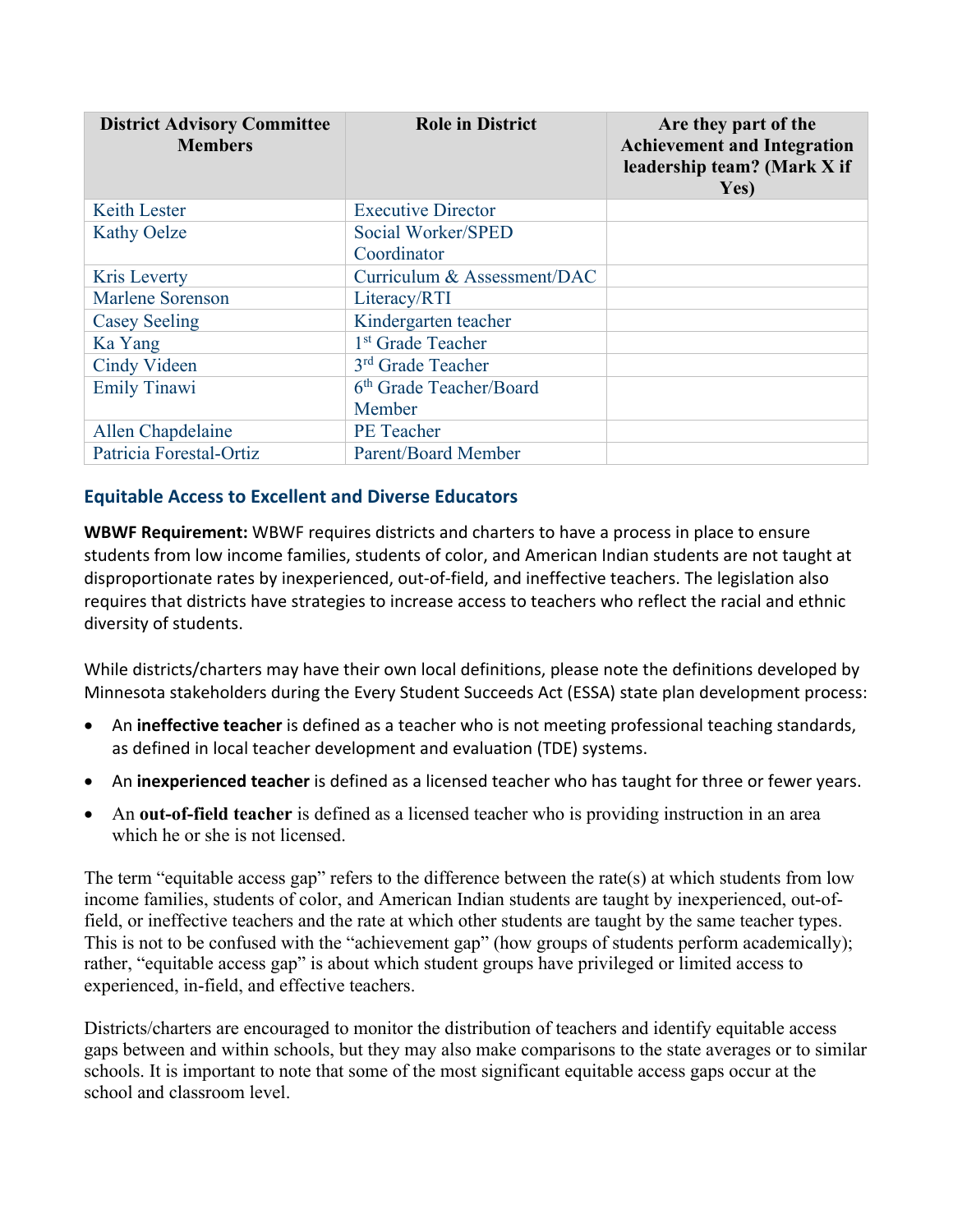Districts/charters may also use other indicators of "effectiveness" such as teachers receiving stronger evaluations overall, teachers with strengths in particular dimensions of practice (e.g., culturally responsive practices), teachers certified by the National Board for Professional Teaching Standards, or teachers with demonstrated student growth and achievement results.

#### **Respond to the questions below. Limit response to 400 words.**

- Describe your process for ensuring students of color, American Indian students and students from low income families have equitable access to experienced, in-field, and effective teachers.
	- o How did the district examine equitable access data? What data did you look at? How frequently do you review the data?
	- o Who was included in conversations to review equitable access data?
	- o What equitable access gaps has the district found?
	- o What are the root causes contributing to your equitable access gaps?
	- o What strategies has the district initiated to improve student equitable access to experienced, infield, and effective teachers?
	- $\circ$  What goal(s) do you have to reduce and eventually eliminate equitable access gaps?

Students at Achieve have access to licensed teachers with experience. 85.71%.of our teaching staff has at least 3 years of teaching, which is higher than the state average for high-poverty school districts (79.08%) and for high populations of students of color (80.62%). 100% of our teachers are licensed, compared to 86.31% in the state for high-poverty schools and 89.39% for high populations of color. Our hiring process prioritizes finding teachers who are licensed in their content areas as well as teachers of color who reflect the demographic makeup of our student body.

WBWF also requires districts and charters to examine student access to licensed teachers who reflect the racial and ethnic diversity of students. A growing body of research has demonstrated that all students benefit when they are taught by racially and ethnically diverse staff throughout their career, and students of color and indigenous students benefit even more. Consequently, working to increase teacher racial diversity is beneficial to all schools.

- Describe your efforts to increase the racial and ethnic diversity of teachers in your district. Limit your response to 400 words.
	- $\circ$  Which racial and ethnic student groups are present in your district that are not yet represented in your licensed teacher staff?
	- $\circ$  How many additional teachers of color and American Indian teachers would you need in order to reflect your student population?
	- $\circ$  What are the root causes contributing to a lack of student access to teachers of color and American Indian teachers?
	- $\circ$  What strategies has the district initiated to increase and retain teachers of color and American Indian teachers in the district? What goal(s) are you pursuing?

Most of the teaching staff at ALA is white (91.89%), while only 10.07% of our student population is white. We currently have no Hispanic/Latino or Black/African-American teachers, though those two groups make up roughly 54% of our population. To match the demographics of our student population, we would need to hire approximately 4 more Black/African American teachers, 7 more Asian-American teachers, and approximately 15 Hispanic or Latino teachers. We have been able to hire staff members of color for other non-teaching positions, but hiring teachers of color has been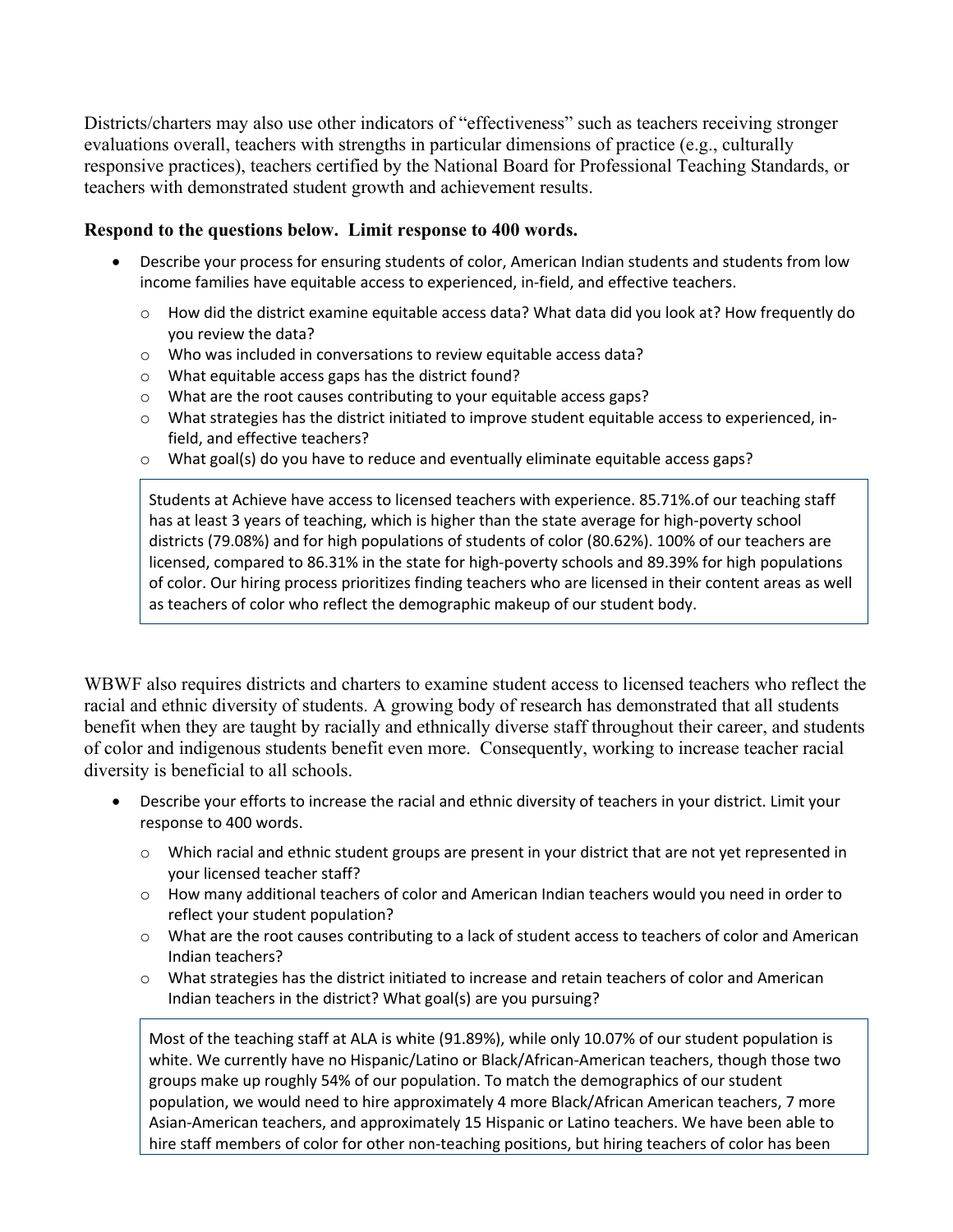difficult. We have offered higher salaries or signing bonuses to teachers of color to entice them to work at our school. We also need to explore relationships with local colleges to try to find new candidates of color who may be finishing their programs and looking for positions.

#### **Local Reporting of Teacher Equitable Access to Excellent and Diverse Educators Data**

Districts are required to publicly report data on an annual basis related to student equitable access to teachers, including data on access for low-income students, students of color, and American Indian students to experienced, in-field, and effective teachers *and* data on all student access to racially and ethnically diverse teachers.

For this 2018-19 WBWF summary report submission, please check the boxes to confirm that your district publicly reported this data.

x District/charter publicly reports data on an annual basis related to equitable teacher distribution, including data on access for low-income students, students of color, and American Indian students to effective, experienced, and in-field teachers.

 $\overline{x}$  District/charter publicly reports data on an annual basis related to student access to racially and ethnically diverse teachers.

#### **Goals and Results**

SMART goals are: specific and strategic, measurable, attainable (yet rigorous), results-based and time-based. Districts may choose to use the data profiles provided by MDE in reporting goals and results or other locally determined measures.

#### **All Students Ready for School**

| Goal                                                                                                                                                                                                                                                                        | <b>Result</b>                                                                                                                                                                                                                        | <b>Goal Status</b>                                                                                                                                                                                                                                                                                                 |
|-----------------------------------------------------------------------------------------------------------------------------------------------------------------------------------------------------------------------------------------------------------------------------|--------------------------------------------------------------------------------------------------------------------------------------------------------------------------------------------------------------------------------------|--------------------------------------------------------------------------------------------------------------------------------------------------------------------------------------------------------------------------------------------------------------------------------------------------------------------|
| From 2015-2020, at least 60% of<br>kindergarten students will meet<br>their growth targets on the NWEA<br>assessments in math and reading<br>and/or the school will improve the<br>average proficiency rate by at least<br>10 percentage points over its<br>baseline score. | As of 2019, the average<br>percentage of students meeting<br>their growth goals is 57.69%<br>(math) and 49.13% (reading). The<br>baseline scores have improved by<br>approximately 20 percentage<br>points in both reading and math. | Check one of the following:<br>x On Track (multi-year goal)<br>Not On Track (multi-year goal)<br>Goal Met (one-year goal)<br>Goal Not Met (one-year<br>goal)<br>Met All (multiple goals)<br>Met Some (multiple goals)<br>Met None (multiple goals)<br>District/charter does not<br>enroll students in kindergarten |

- What data have you used to identify needs in this goal area? How is this data disaggregated by student groups?
- What strategies are in place to support this goal area?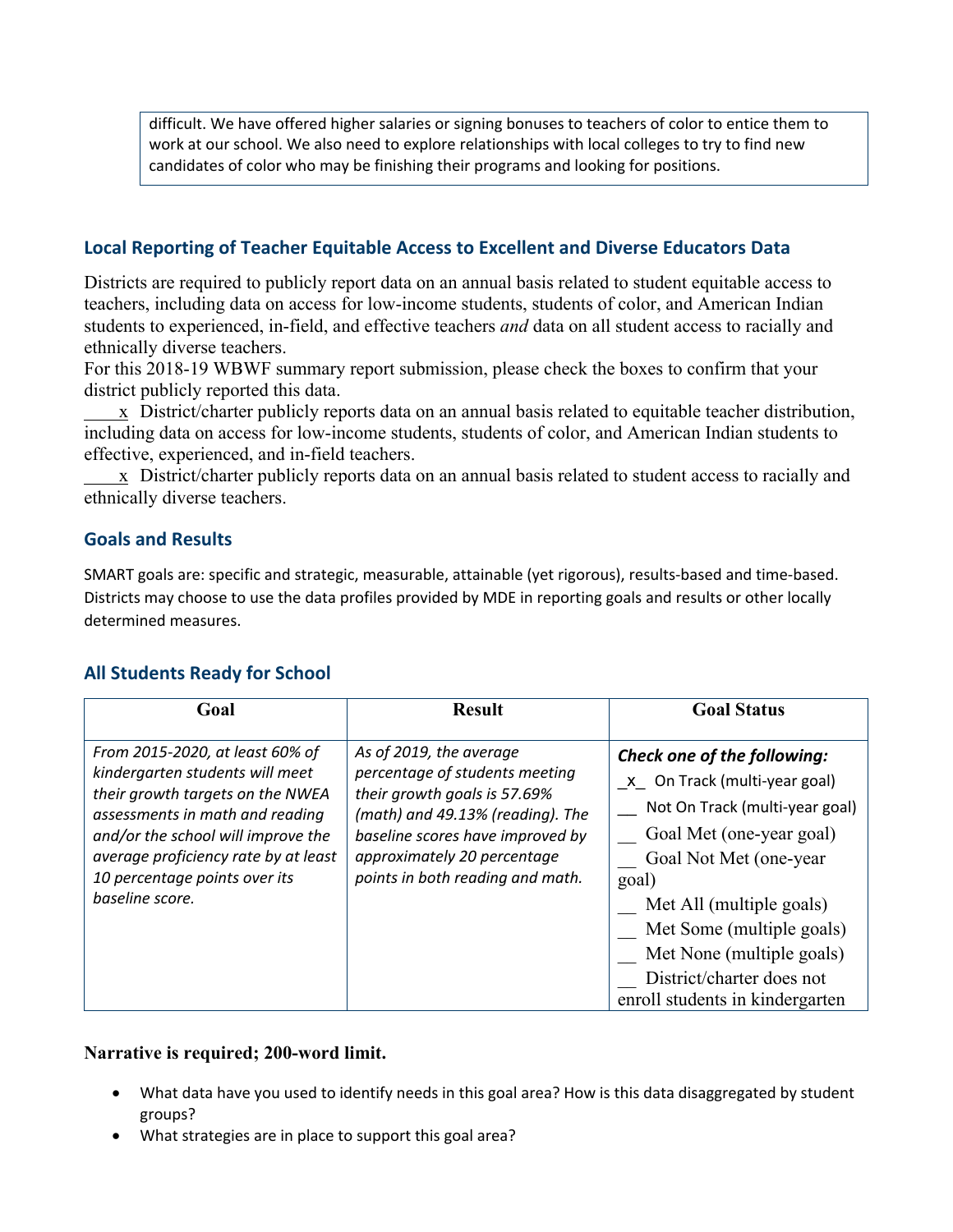- How well are you implementing your strategies?
- How do you know whether it is or is not helping you make progress toward your goal?
	- Kindergarten lays the foundation for all future learning, so achieving reading and math growth goals at this early stage is important to set students up for success. Our authorizer goal requires for 60% of our students to meet their goals over a 5 year average (currently at 57.69% Math, and 49.13% reading) or improve from our baseline scores by at least 10%. We have improved our baseline scores by as much as 50% over earlier years, so now our goal is to maintain what we are doing so we continue to see annual scores over 75%.

#### **All Students in Third Grade Achieving Grade-Level Literacy**

| Goal                                                                                                                                                                                   | <b>Result</b>                                                                                                                                                                                  | <b>Goal Status</b>                                                                                                                                                                                                                                                                                               |
|----------------------------------------------------------------------------------------------------------------------------------------------------------------------------------------|------------------------------------------------------------------------------------------------------------------------------------------------------------------------------------------------|------------------------------------------------------------------------------------------------------------------------------------------------------------------------------------------------------------------------------------------------------------------------------------------------------------------|
| For 2015-2020, students in grades<br>3-8 will have a proficiency rate that<br>exceeds the state averageand/or<br>improves by at least 10 percentage<br>points from the baseline score. | By 2019, the average proficiency<br>was 46.27% compared to the state<br>proficiency average rate of 60.67%.<br>The current average is<br>approximately equal to the baseline<br>score (46.21%) | Check one of the following:<br>On Track (multi-year goal)<br>x Not On Track (multi-year<br>goal)<br>Goal Met (one-year goal)<br>Goal Not Met (one-year<br>goal)<br>Met All (multiple goals)<br>Met Some (multiple goals)<br>Met None (multiple goals)<br>District/charter does not<br>enroll students in grade 3 |

- What data have you used to identify needs in this goal area? How is this data disaggregated by student groups?
- What strategies are in place to support this goal area?
- How well are you implementing your strategies?
- How do you know whether it is or is not helping you make progress toward your goal?
	- The reading proficiency for grades 3-8 has remained relatively stagnant over the past 5 years, ranging from a low of 45.11% proficient to a high of 48.03% proficient. In 2018-2019, we purchased a new reading curriculum for grades K-3 and will implement a new curriculum for grades 4-8 in 2019. Students who are identified for support receive Tier II reading interventions. Academic support teachers also provide additional support for students identified as qualifying for Title I and EL support. Once the new curriculum is introduced, the need for Tier II and Tier III interventions will be reassessed.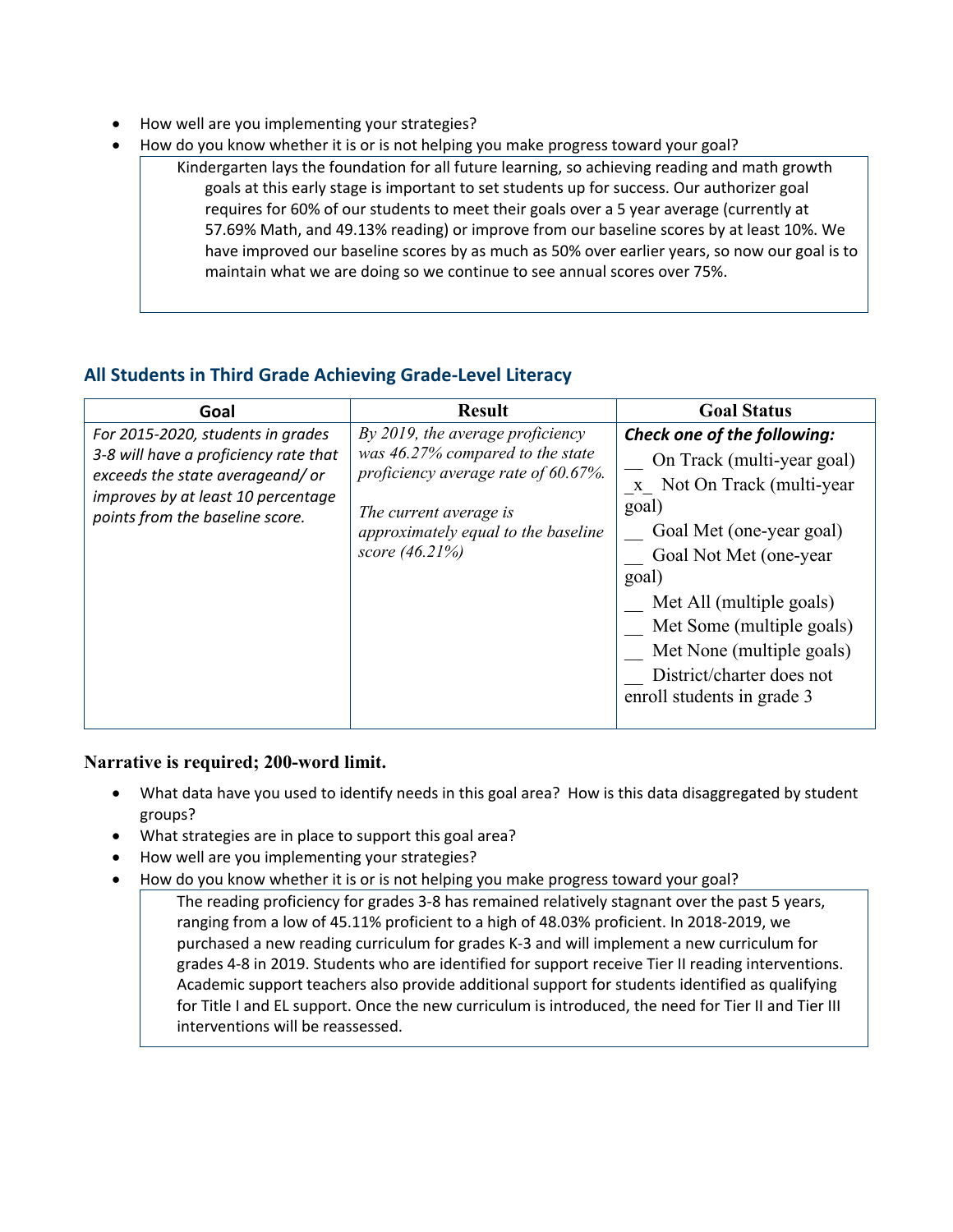#### **Close the Achievement Gap(s) Between Student Groups**

| Goal                                                                                                                                                                                                                                          | <b>Result</b>                                                                                                                                                                                                                                                        | <b>Goal Status</b>                                                                                                                                                                                                          |
|-----------------------------------------------------------------------------------------------------------------------------------------------------------------------------------------------------------------------------------------------|----------------------------------------------------------------------------------------------------------------------------------------------------------------------------------------------------------------------------------------------------------------------|-----------------------------------------------------------------------------------------------------------------------------------------------------------------------------------------------------------------------------|
| For 2015-2020, students receiving<br>F&R lunch will have a higher<br>proficiency rate in reading and<br>math than the state average for<br>F&R population and/or will<br>improve from the baseline score by<br>at least 10 percentage points. | Students from low income families<br>at Achieve have an average<br>proficiency rate of 42.31%<br>compared to a state average of<br>$40.43\%$ (math).<br>In reading, Achieve's average<br>proficiency rate is 45.54%<br>compared to the state average of<br>$41.64\%$ | Check one of the following:<br>x On Track (multi-year<br>goal)<br>Not On Track (multi-year<br>goal)<br>Goal Met (one-year goal)<br>Goal Not Met (one-year<br>goal)<br>Met All (multiple goals)<br>Met Some (multiple goals) |
| For 2015-2020, students identified<br>for EL support will exceed the state<br>average for EL students and/or will<br>improve from the baseline score by<br>at least 10 percentage points.                                                     | English learners at Achieve<br>sccored 31.36% proficient (math)<br>in FY19 compared to the state<br>$18.98\%$ (math).<br>In reading students scored 21.19%<br>proficient compared to 14.54% for<br>the state (reading).                                              | Met None (multiple goals)                                                                                                                                                                                                   |

#### **Narrative is required; 200-word limit.**

- What data have you used to identify needs in this goal area? How is this data disaggregated by student groups?
- What strategies are in place to support this goal area?
- How well are you implementing your strategies?
- How do you know whether it is or is not helping you make progress toward your goal?

Students at Achieve were more proficient than their statewide peers for both F&R and EL groups, but did not beat the state average by 10 percentage points in all categories consistently. The F&R group's scores are not significantly different from the student population as a whole, while the EL group performs 12% (math) and 25% (reading)below the student population as a whole. Currently, our EL students receive in class support in guided groups and newcomers receive additional support.

#### **All Students Career- and College-Ready by Graduation**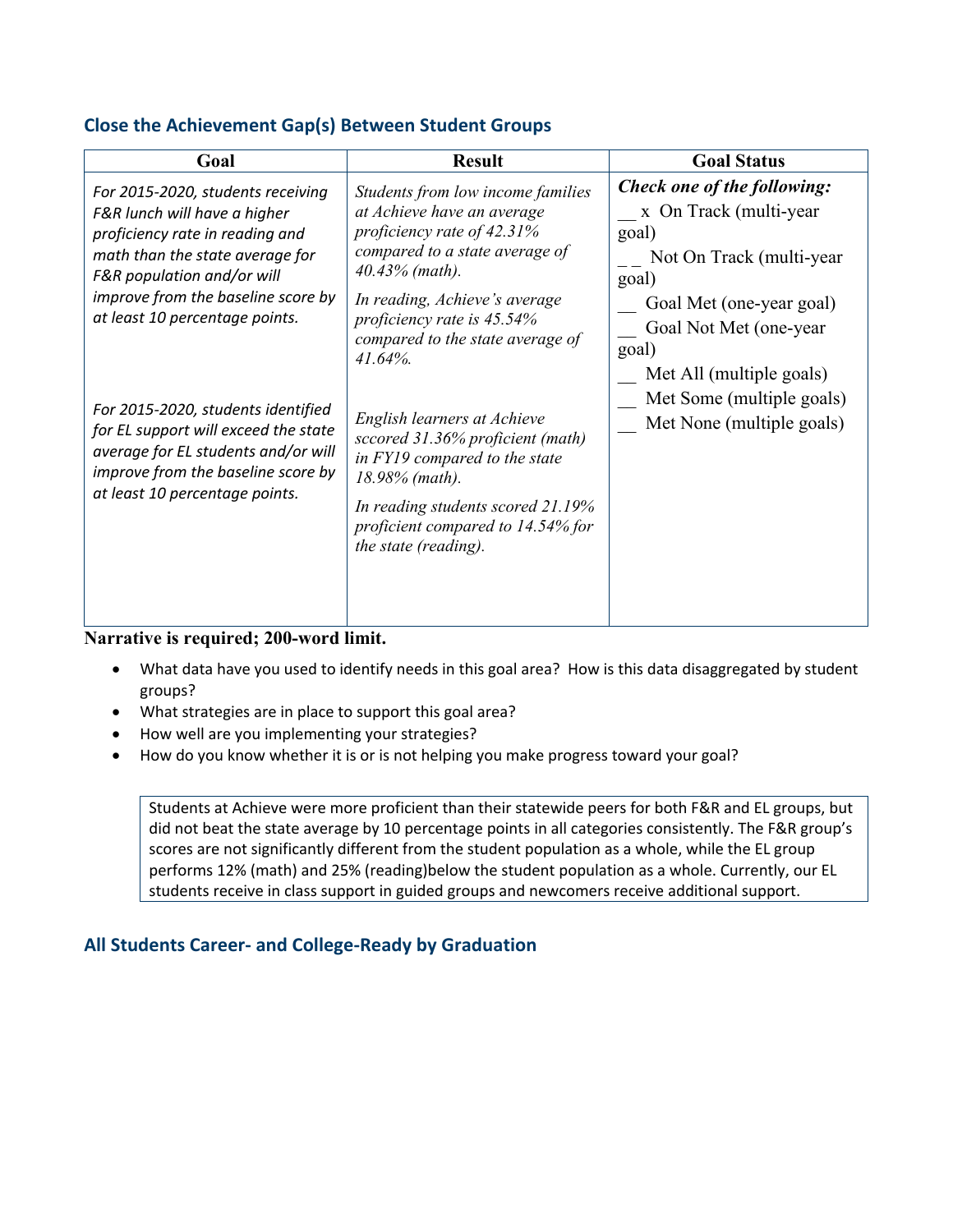| Goal                                                                                                                                                                                                                  | <b>Result</b>                                                                                                                                                                                                           | <b>Goal Status</b>                                                                                                                                                                                                                                    |
|-----------------------------------------------------------------------------------------------------------------------------------------------------------------------------------------------------------------------|-------------------------------------------------------------------------------------------------------------------------------------------------------------------------------------------------------------------------|-------------------------------------------------------------------------------------------------------------------------------------------------------------------------------------------------------------------------------------------------------|
| For 2015-2020, students will<br>achieve a combined growth of<br>120-129 percent of the average<br>NWEA growth target for the<br>students below grade level as<br>measured by the NWEA MAP Fall-<br>Spring assessment. | As of 2019, the average score for<br>math was 124.66% and 118.46%<br>for reading.<br>The goal was met for math but<br>not for reading, so the goal is<br>partially met. The school is on<br>track for meeting the goal. | Check one of the following:<br>x On Track (multi-year goal)<br>Not On Track (multi-year<br>goal)<br>Goal Met (one-year goal)<br>Goal Not Met (one-year<br>goal)<br>Met All (multiple goals)<br>Met Some (multiple goals)<br>Met None (multiple goals) |

#### **Narrative is required; 200 word limit.**

- What data have you used to identify needs in this goal area? How is this data disaggregated by student groups?
- What strategies are in place to support this goal area?
- How well are you implementing your strategies?
- How do you know whether it is or is not helping you make progress toward your goal?
	- The scores for math are on track to meet the goal with one year of the goal remaining. The reading goal is slightly below the expectation. In 2018-2019, we purchased a new reading curriculum for grades K-3 and will implement a new curriculum for grades 4-8 in 2019. Students who are identified for support receive Tier II reading interventions. Academic support teachers also provide additional support for students identified as qualifying for Title I and EL support. Once the new curriculum is introduced, the need for Tier II and Tier III interventions will be reassessed.

#### **All Students Graduate**

| Goal                                                               | <b>Result</b>                                                                                          | <b>Goal Status</b>                                                                                                                                                                                                                                                                                           |
|--------------------------------------------------------------------|--------------------------------------------------------------------------------------------------------|--------------------------------------------------------------------------------------------------------------------------------------------------------------------------------------------------------------------------------------------------------------------------------------------------------------|
| Provide the established SMART<br>goal for the 2018-19 school year. | Provide the result for the 2018-<br>19 school year that directly ties<br>back to the established goal. | Check one of the following:<br>On Track (multi-year goal)<br>Not On Track (multi-year<br>goal)<br>Goal Met (one-year goal)<br>Goal Not Met (one-year goal)<br>Met All (multiple goals)<br>Met Some (multiple goals)<br>Met None (multiple goals)<br>District/charter does not<br>enroll students in grade 12 |

#### **Narrative is required; 200-word limit.**

• What data have you used to identify needs in this goal area? How is this data disaggregated by student groups?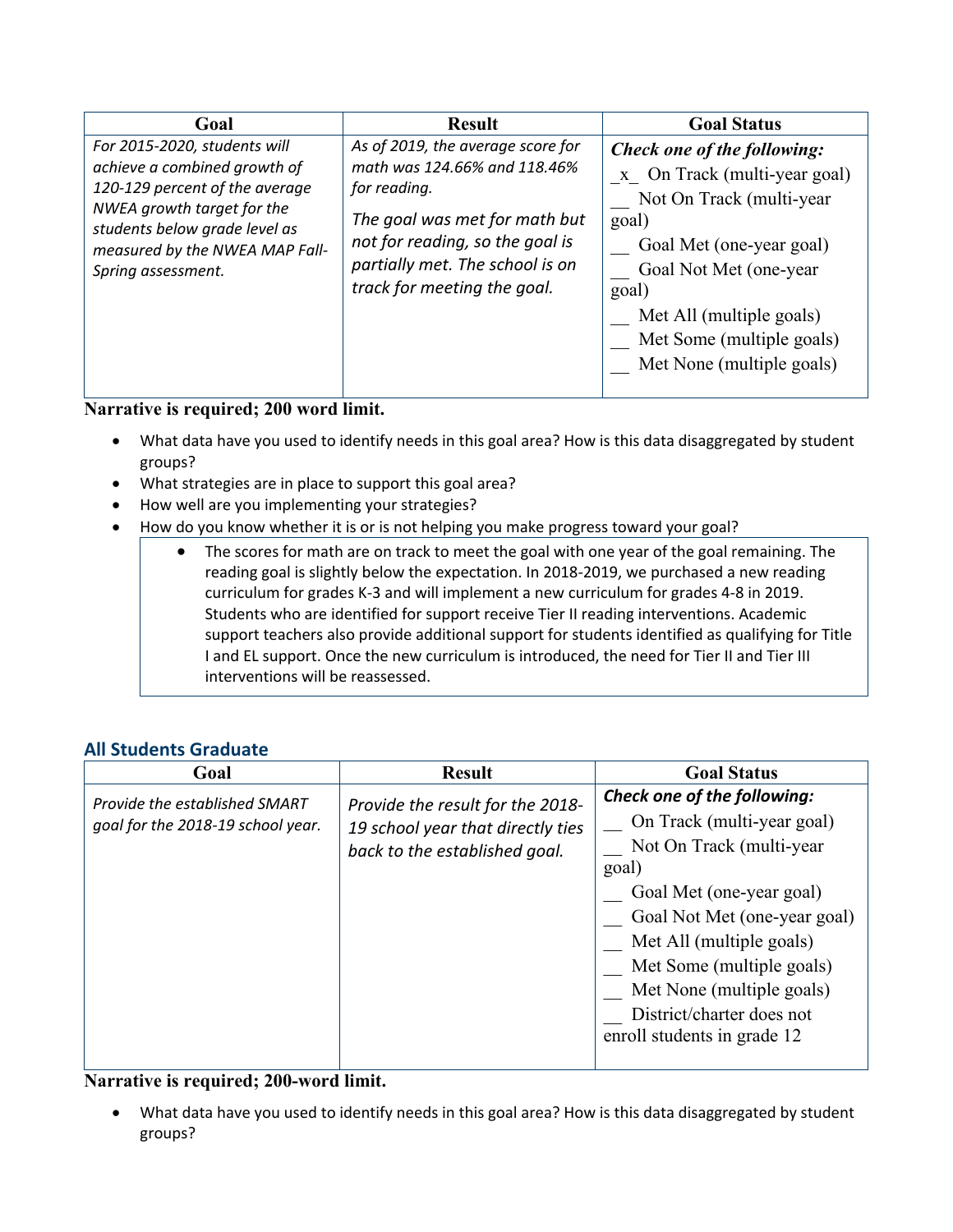- What strategies are in place to support this goal area?
- How well are you implementing your strategies?
- How do you know whether it is or is not helping you make progress toward your goal?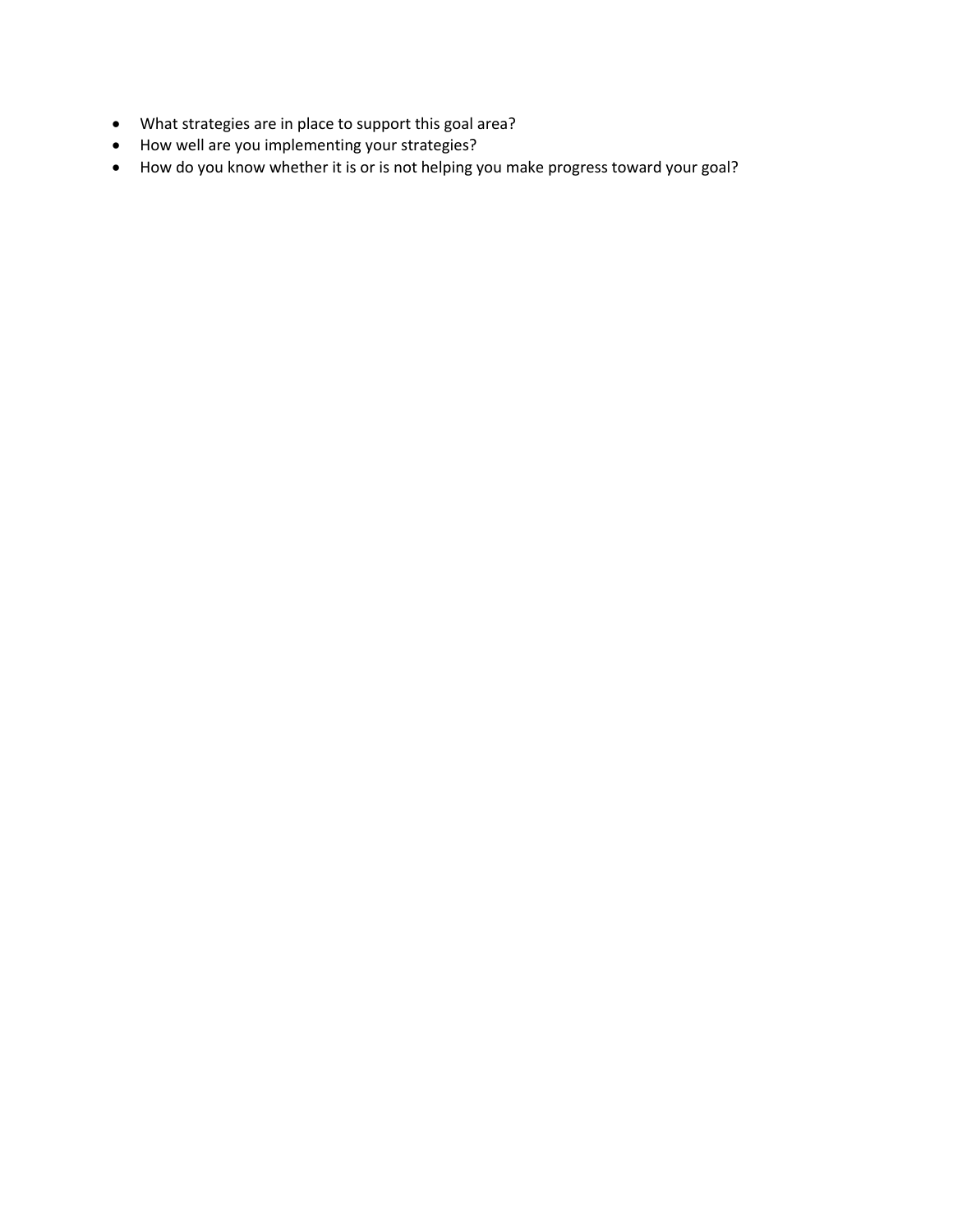## **Achievement and Integration**

**This portion is only required for districts with an approved A&I plan during the 2018-19 school year.** View list of participating districts.

#### **Achievement and Integration Goal 1**

| <b>Goal Statement</b>                                            | <b>Achievement or</b><br><b>Integration Goal?</b>                                | <b>Baseline</b>                                                    | Year 2 (2018-19)<br><b>Actual</b>                                                                                | On Track?                                                                 |
|------------------------------------------------------------------|----------------------------------------------------------------------------------|--------------------------------------------------------------------|------------------------------------------------------------------------------------------------------------------|---------------------------------------------------------------------------|
| Copy the SMART<br>goal statement<br>from your $2017-20$<br>plan. | Check one of the<br>following:<br>Achievement<br>Goal<br><b>Integration Goal</b> | Copy the baseline<br>starting point<br>from your 2017-<br>20 plan. | Provide the result<br>for the $2018-19$<br>school year that<br>directly ties back to<br>the established<br>goal. | Check one of<br>the following:<br>On Track<br>Not on<br>Track<br>Goal Met |

- What data have you used to identify needs in this goal area? How is this data disaggregated by student groups?
- What strategies are in place to support this goal area?
- How well are you implementing your strategies?
- How do you know whether it is or is not helping you make progress toward your goal?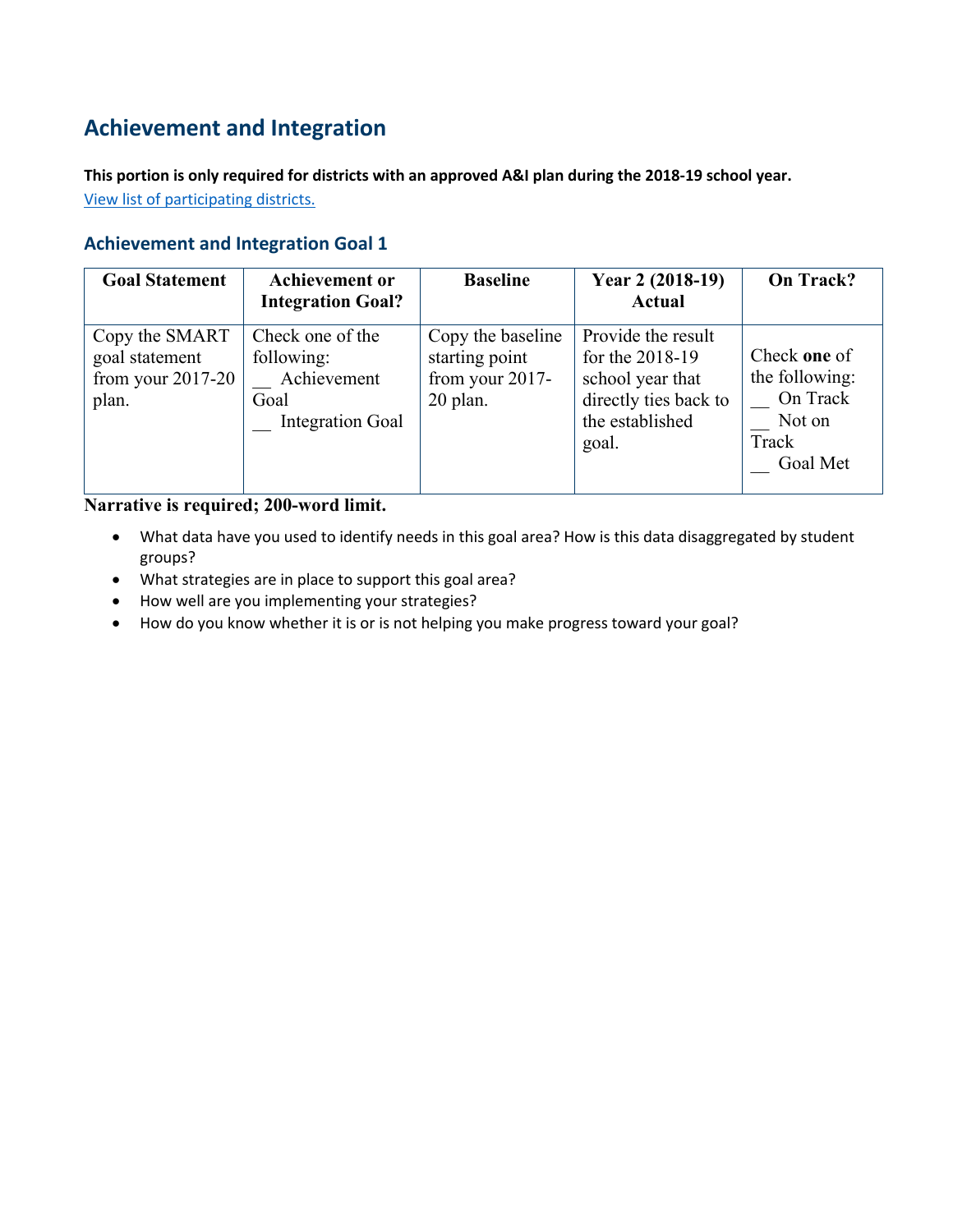#### **Achievement and Integration Goal 2**

| <b>Goal Statement</b>                                       | <b>Achievement or</b><br><b>Integration Goal?</b>                                | <b>Baseline</b>                                                | Year 2 (2018-19)<br><b>Actual</b>                                                                             | On Track?                                                                 |
|-------------------------------------------------------------|----------------------------------------------------------------------------------|----------------------------------------------------------------|---------------------------------------------------------------------------------------------------------------|---------------------------------------------------------------------------|
| Copy the SMART<br>goal statement from<br>your 2017-20 plan. | Check one of the<br>following:<br>Achievement<br>Goal<br><b>Integration Goal</b> | Copy the baseline<br>starting point from<br>your 2017-20 plan. | Provide the result for<br>the $2018-19$ school<br>year that directly ties<br>back to the<br>established goal. | Check one of<br>the following:<br>On Track<br>Not on<br>Track<br>Goal Met |

#### **Narrative is required; 200-word limit.**

- What data have you used to identify needs in this goal area? How is this data disaggregated by student groups?
- What strategies are in place to support this goal area?
- How well are you implementing your strategies?
- How do you know whether it is or is not helping you make progress toward your goal?

**Please Note:** If you have more than two goals, copy and paste additional A&I Goal tables below.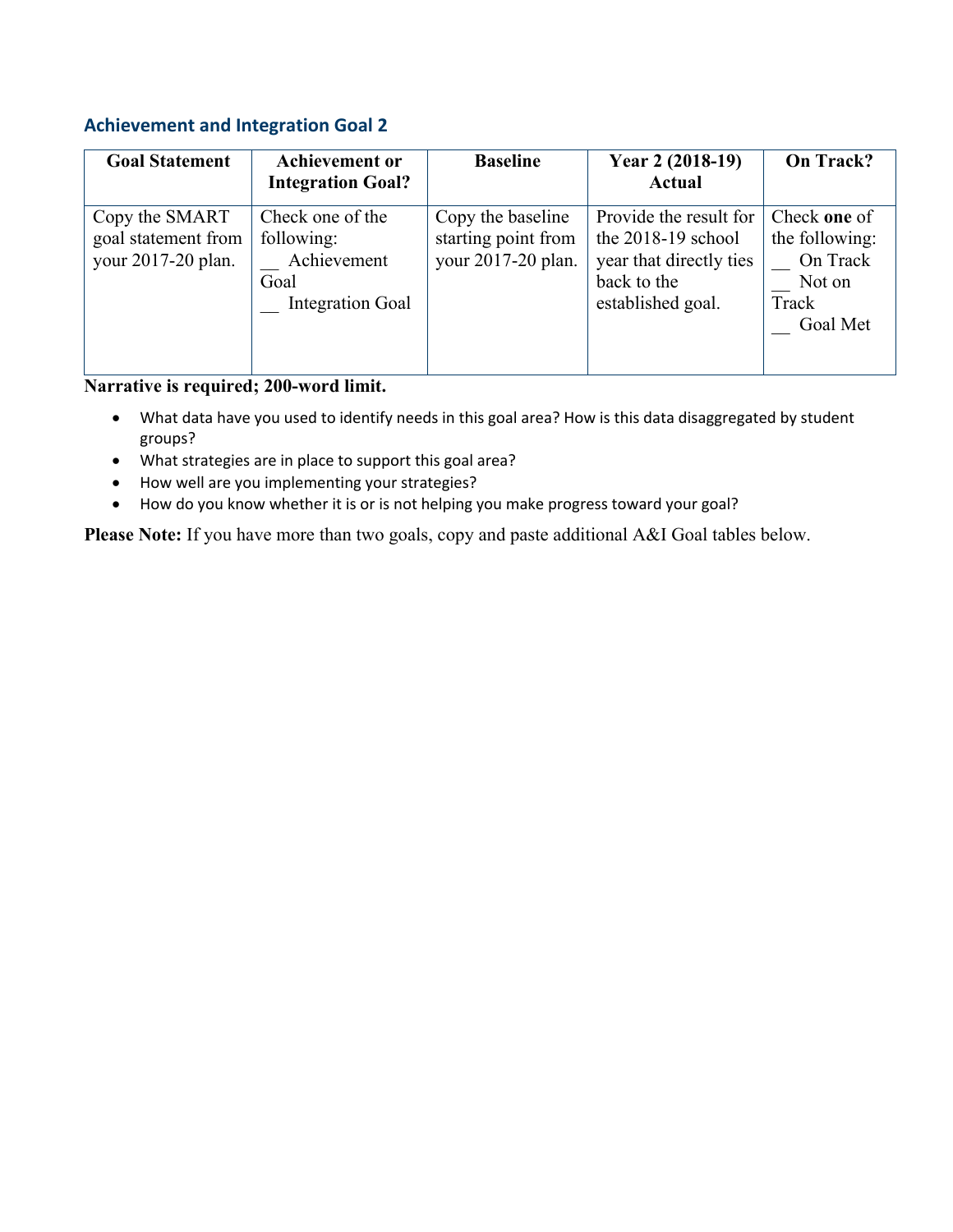### **Integration**

Please summarize the impact of the integration strategies you implemented with the A&I districts you partnered with during the 2018-19 school year. Also, consider ways that your A&I plan strategies have increased integration within your district.

**Narrative:** 

## **Racially Identifiable Schools**

If your district's 2017-20 A&I plan includes goals and strategies for one or more racially identifiable schools, please complete this section of the report. This is only required for districts with one or more racially identifiable schools.

Provide the information requested below for each of the racially identifiable schools in your district. **School Name:**

#### **Achievement and Integration Goal 1**

| <b>Goal Statement</b>                                       | <b>Achievement or</b><br><b>Integration Goal?</b>                                | <b>Baseline</b>                                                | Year 2 (2018-19)<br>Actual                                                                                    | On Track?                                                                 |
|-------------------------------------------------------------|----------------------------------------------------------------------------------|----------------------------------------------------------------|---------------------------------------------------------------------------------------------------------------|---------------------------------------------------------------------------|
| Copy the SMART<br>goal statement from<br>your 2017-20 plan. | Check one of the<br>following:<br>Achievement<br>Goal<br><b>Integration Goal</b> | Copy the baseline<br>starting point from<br>your 2017-20 plan. | Provide the result for<br>the $2018-19$ school<br>year that directly ties<br>back to the<br>established goal. | Check one of<br>the following:<br>On Track<br>Not on<br>Track<br>Goal Met |

- What data have you used to identify needs in this goal area? How is this data disaggregated by student groups?
- What strategies are in place to support this goal area?
- How well are you implementing your strategies?
- How do you know whether it is or is not helping you make progress toward your goal?